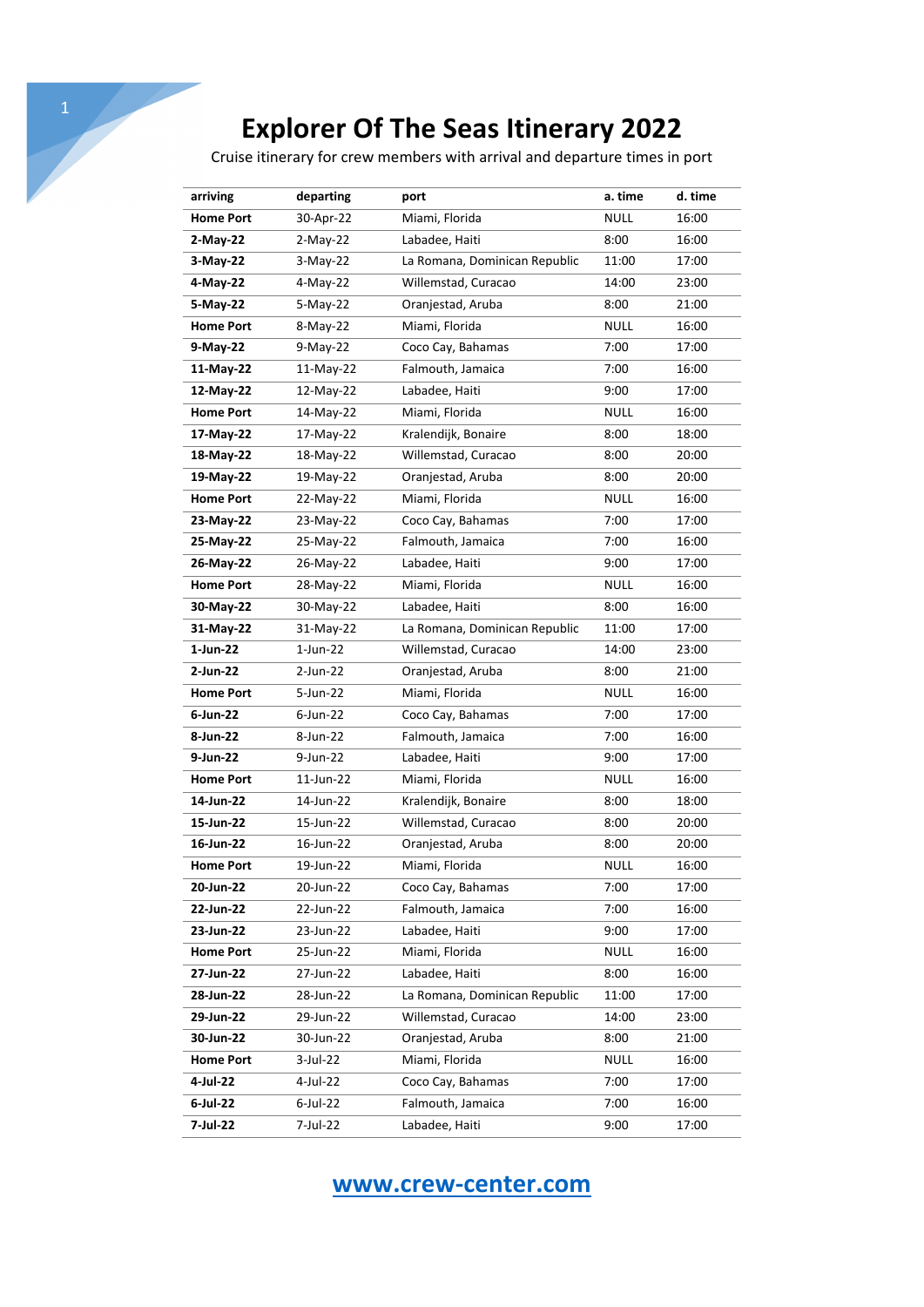Cruise itinerary for crew members with arrival and departure times in port

| <b>Home Port</b> | 9-Jul-22   | Miami, Florida                | <b>NULL</b> | 16:00 |
|------------------|------------|-------------------------------|-------------|-------|
| 12-Jul-22        | 12-Jul-22  | Kralendijk, Bonaire           | 8:00        | 18:00 |
| 13-Jul-22        | 13-Jul-22  | Willemstad, Curacao           | 8:00        | 20:00 |
| 14-Jul-22        | 14-Jul-22  | Oranjestad, Aruba             | 8:00        | 20:00 |
| <b>Home Port</b> | 17-Jul-22  | Miami, Florida                | <b>NULL</b> | 16:00 |
| 19-Jul-22        | 19-Jul-22  | Falmouth, Jamaica             | 8:00        | 17:00 |
| 20-Jul-22        | 20-Jul-22  | Labadee, Haiti                | 10:00       | 18:00 |
| 22-Jul-22        | 22-Jul-22  | Coco Cay, Bahamas             | 7:00        | 17:00 |
| <b>Home Port</b> | 23-Jul-22  | Miami, Florida                | <b>NULL</b> | 16:00 |
| 25-Jul-22        | 25-Jul-22  | Labadee, Haiti                | 8:00        | 16:00 |
| 26-Jul-22        | 26-Jul-22  | La Romana, Dominican Republic | 11:00       | 17:00 |
| 27-Jul-22        | 27-Jul-22  | Willemstad, Curacao           | 14:00       | 23:00 |
| 28-Jul-22        | 28-Jul-22  | Oranjestad, Aruba             | 8:00        | 21:00 |
| <b>Home Port</b> | 31-Jul-22  | Miami, Florida                | <b>NULL</b> | 16:00 |
| 1-Aug-22         | 1-Aug-22   | Coco Cay, Bahamas             | 7:00        | 17:00 |
| 3-Aug-22         | 3-Aug-22   | Falmouth, Jamaica             | 7:00        | 16:00 |
| 4-Aug-22         | 4-Aug-22   | Labadee, Haiti                | 9:00        | 17:00 |
| <b>Home Port</b> | 6-Aug-22   | Miami, Florida                | <b>NULL</b> | 16:00 |
| 9-Aug-22         | 9-Aug-22   | Kralendijk, Bonaire           | 8:00        | 18:00 |
| 10-Aug-22        | 10-Aug-22  | Willemstad, Curacao           | 8:00        | 20:00 |
| 11-Aug-22        | 11-Aug-22  | Oranjestad, Aruba             | 8:00        | 20:00 |
| <b>Home Port</b> | 14-Aug-22  | Miami, Florida                | <b>NULL</b> | 16:00 |
| 15-Aug-22        | 15-Aug-22  | Coco Cay, Bahamas             | 7:00        | 17:00 |
| 17-Aug-22        | 17-Aug-22  | Falmouth, Jamaica             | 7:00        | 16:00 |
| 18-Aug-22        | 18-Aug-22  | Labadee, Haiti                | 9:00        | 17:00 |
| <b>Home Port</b> | 20-Aug-22  | Miami, Florida                | <b>NULL</b> | 16:00 |
| 22-Aug-22        | 22-Aug-22  | Labadee, Haiti                | 8:00        | 16:00 |
| 23-Aug-22        | 23-Aug-22  | La Romana, Dominican Republic | 11:00       | 17:00 |
| 24-Aug-22        | 24-Aug-22  | Willemstad, Curacao           | 14:00       | 23:00 |
| 25-Aug-22        | 25-Aug-22  | Oranjestad, Aruba             | 8:00        | 21:00 |
| <b>Home Port</b> | 28-Aug-22  | Miami, Florida                | <b>NULL</b> | 16:00 |
| 29-Aug-22        | 29-Aug-22  | Coco Cay, Bahamas             | 7:00        | 17:00 |
| 31-Aug-22        | 31-Aug-22  | Falmouth, Jamaica             | 7:00        | 16:00 |
| 1-Sep-22         | $1-Sep-22$ | Labadee, Haiti                | 9:00        | 17:00 |
| <b>Home Port</b> | $3-Sep-22$ | Miami, Florida                | <b>NULL</b> | 16:00 |
| 6-Sep-22         | $6-Sep-22$ | Kralendijk, Bonaire           | 8:00        | 18:00 |
| 7-Sep-22         | 7-Sep-22   | Willemstad, Curacao           | 8:00        | 20:00 |
| 8-Sep-22         | 8-Sep-22   | Oranjestad, Aruba             | 8:00        | 20:00 |
| <b>Home Port</b> | 11-Sep-22  | Miami, Florida                | <b>NULL</b> | 16:00 |
| 12-Sep-22        | 12-Sep-22  | Coco Cay, Bahamas             | 7:00        | 17:00 |
| 14-Sep-22        | 14-Sep-22  | Falmouth, Jamaica             | 7:00        | 16:00 |
| 15-Sep-22        | 15-Sep-22  | Labadee, Haiti                | 9:00        | 17:00 |
| <b>Home Port</b> | 17-Sep-22  | Miami, Florida                | <b>NULL</b> | 16:00 |
| 19-Sep-22        | 19-Sep-22  | Labadee, Haiti                | 8:00        | 16:00 |

**www.crew-center.com**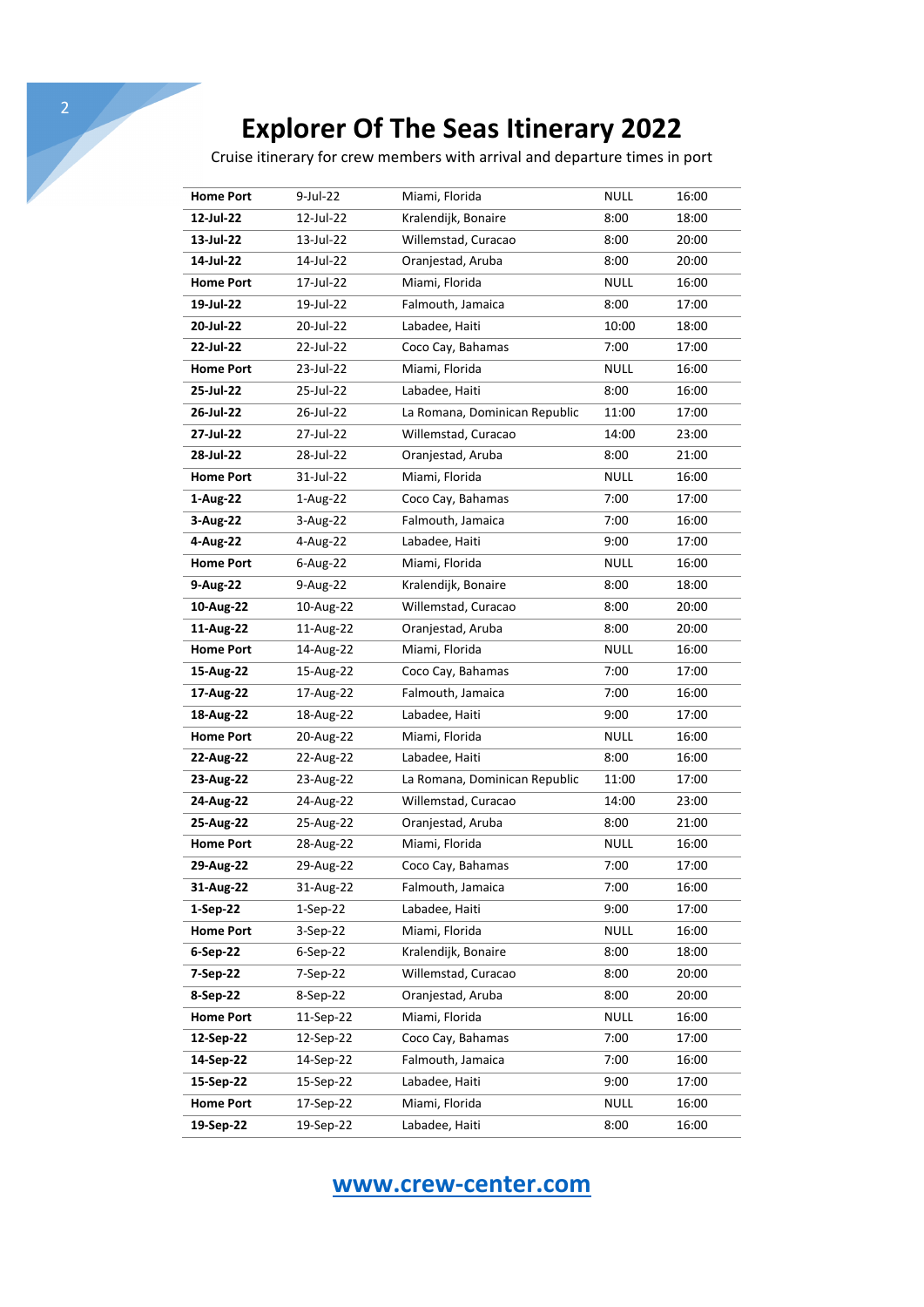Cruise itinerary for crew members with arrival and departure times in port

| 20-Sep-22        | 20-Sep-22 | La Romana, Dominican Republic | 11:00       | 17:00 |
|------------------|-----------|-------------------------------|-------------|-------|
| 21-Sep-22        | 21-Sep-22 | Willemstad, Curacao           | 14:00       | 23:00 |
| 22-Sep-22        | 22-Sep-22 | Oranjestad, Aruba             | 8:00        | 21:00 |
| <b>Home Port</b> | 25-Sep-22 | Miami, Florida                | <b>NULL</b> | 16:00 |
| 26-Sep-22        | 26-Sep-22 | Coco Cay, Bahamas             | 7:00        | 17:00 |
| 28-Sep-22        | 28-Sep-22 | Falmouth, Jamaica             | 7:00        | 16:00 |
| 29-Sep-22        | 29-Sep-22 | Labadee, Haiti                | 9:00        | 17:00 |
| <b>Home Port</b> | 1-Oct-22  | Miami, Florida                | <b>NULL</b> | 16:00 |
| 4-Oct-22         | 4-Oct-22  | Kralendijk, Bonaire           | 8:00        | 18:00 |
| 5-Oct-22         | 5-Oct-22  | Willemstad, Curacao           | 8:00        | 20:00 |
| 6-Oct-22         | 6-Oct-22  | Oranjestad, Aruba             | 8:00        | 20:00 |
| <b>Home Port</b> | 9-Oct-22  | Miami, Florida                | <b>NULL</b> | 16:00 |
| 10-Oct-22        | 10-Oct-22 | Coco Cay, Bahamas             | 7:00        | 17:00 |
| 12-Oct-22        | 12-Oct-22 | Falmouth, Jamaica             | 7:00        | 16:00 |
| 13-Oct-22        | 13-Oct-22 | Labadee, Haiti                | 9:00        | 17:00 |
| <b>Home Port</b> | 15-Oct-22 | Miami, Florida                | <b>NULL</b> | 16:00 |
| 17-Oct-22        | 17-Oct-22 | Labadee, Haiti                | 8:00        | 16:00 |
| 18-Oct-22        | 18-Oct-22 | La Romana, Dominican Republic | 11:00       | 17:00 |
| 19-Oct-22        | 19-Oct-22 | Willemstad, Curacao           | 14:00       | 23:00 |
| 20-Oct-22        | 20-Oct-22 | Oranjestad, Aruba             | 8:00        | 21:00 |
| <b>Home Port</b> | 23-Oct-22 | Miami, Florida                | <b>NULL</b> | 16:00 |
| 24-Oct-22        | 24-Oct-22 | Coco Cay, Bahamas             | 7:00        | 17:00 |
| 26-Oct-22        | 26-Oct-22 | Falmouth, Jamaica             | 7:00        | 16:00 |
| 27-Oct-22        | 27-Oct-22 | Labadee, Haiti                | 9:00        | 17:00 |
| <b>Home Port</b> | 29-Oct-22 | Miami, Florida                | <b>NULL</b> | 16:00 |
| 1-Nov-22         | 1-Nov-22  | Kralendijk, Bonaire           | 8:00        | 18:00 |
| 2-Nov-22         | 2-Nov-22  | Willemstad, Curacao           | 8:00        | 20:00 |
| 3-Nov-22         | 3-Nov-22  | Oranjestad, Aruba             | 8:00        | 20:00 |
| <b>Home Port</b> | 6-Nov-22  | Miami, Florida                | <b>NULL</b> | 16:00 |
| 7-Nov-22         | 7-Nov-22  | Coco Cay, Bahamas             | 7:00        | 17:00 |
| 9-Nov-22         | 9-Nov-22  | Falmouth, Jamaica             | 10:30       | 19:00 |
| 10-Nov-22        | 10-Nov-22 | George Town, Grand Cayman     | 8:00        | 18:00 |
| <b>Home Port</b> | 12-Nov-22 | Miami, Florida                | <b>NULL</b> | 16:00 |
| 15-Nov-22        | 15-Nov-22 | Kralendijk, Bonaire           | 8:00        | 23:00 |
| 16-Nov-22        | 16-Nov-22 | Willemstad, Curacao           | 8:00        | 21:00 |
| 17-Nov-22        | 17-Nov-22 | Oranjestad, Aruba             | 8:00        | 17:00 |
| <b>Home Port</b> | 20-Nov-22 | Miami, Florida                | <b>NULL</b> | 16:00 |
| 21-Nov-22        | 21-Nov-22 | Coco Cay, Bahamas             | 7:00        | 17:00 |
| 23-Nov-22        | 23-Nov-22 | Falmouth, Jamaica             | 8:00        | 18:00 |
| 24-Nov-22        | 24-Nov-22 | George Town, Grand Cayman     | 8:00        | 18:00 |
| <b>Home Port</b> | 26-Nov-22 | Miami, Florida                | <b>NULL</b> | 16:00 |
| 29-Nov-22        | 29-Nov-22 | Kralendijk, Bonaire           | 8:00        | 23:00 |
| 30-Nov-22        | 30-Nov-22 | Willemstad, Curacao           | 8:00        | 21:00 |
| 1-Dec-22         | 1-Dec-22  | Oranjestad, Aruba             | 8:00        | 17:00 |

**www.crew-center.com**